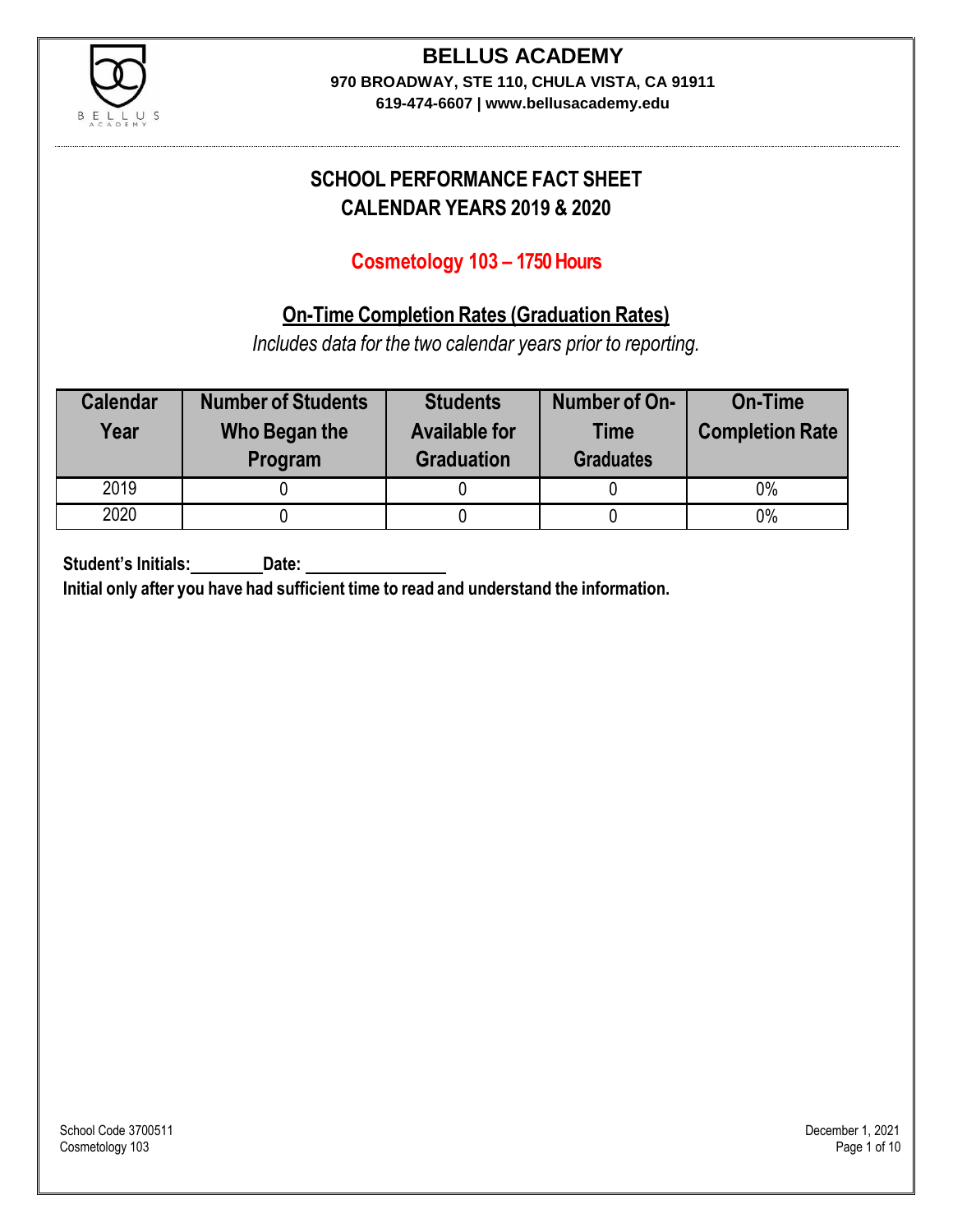

#### **Job Placement Rates** *(includes data for the two calendar years prior to reporting)*

| <b>Calendar</b> | <b>Number of</b>              | Number of        | <b>Graduates</b>                          | <b>Graduates</b>                | <b>Placement Rate %</b>                |
|-----------------|-------------------------------|------------------|-------------------------------------------|---------------------------------|----------------------------------------|
| Year            | <b>Students</b><br><b>Who</b> | <b>Graduates</b> | <b>Available for</b><br><b>Employment</b> | Employed in the<br><b>Field</b> | <b>Employed in the</b><br><b>Field</b> |
|                 | <b>Began</b>                  |                  |                                           |                                 |                                        |
|                 | Program                       |                  |                                           |                                 |                                        |
| 2019            |                               |                  |                                           |                                 | $0\%$                                  |
| 2020            |                               |                  |                                           |                                 | 0%                                     |

You may obtain from the institution a list of the employment positions determined to be in the field for which a student received education and training by contacting the Admissions Representative at this institution.

#### **Gainfully Employed Categories** *(includes data for the two calendar years prior to reporting)*

| <b>Calendar Year</b> | <b>Graduate Employed</b><br>in the Field<br>20-29 Hours Per<br><b>Week</b> | <b>Graduates Employed in the</b><br>Field at Least 30 Hours Per<br><b>Week</b> | <b>Total Graduates</b><br><b>Employed in the</b><br><b>Field</b> |
|----------------------|----------------------------------------------------------------------------|--------------------------------------------------------------------------------|------------------------------------------------------------------|
| 2019                 |                                                                            |                                                                                |                                                                  |
| 2020                 |                                                                            |                                                                                |                                                                  |

# **Part-Time vs. Full-Time Employment**

### **Single Position vs. Concurrent Aggregated Position**

| <b>Calendar Year</b> | <b>Graduates</b><br><b>Employed in the</b><br><b>Field in a Single</b><br><b>Position</b> | Graduates Employed in the<br><b>Field in Concurrent</b><br><b>Aggregated Positions</b> | <b>Total Graduates</b><br><b>Employed in the</b><br><b>Field</b> |
|----------------------|-------------------------------------------------------------------------------------------|----------------------------------------------------------------------------------------|------------------------------------------------------------------|
| 2019                 |                                                                                           |                                                                                        |                                                                  |
| 2020                 |                                                                                           |                                                                                        |                                                                  |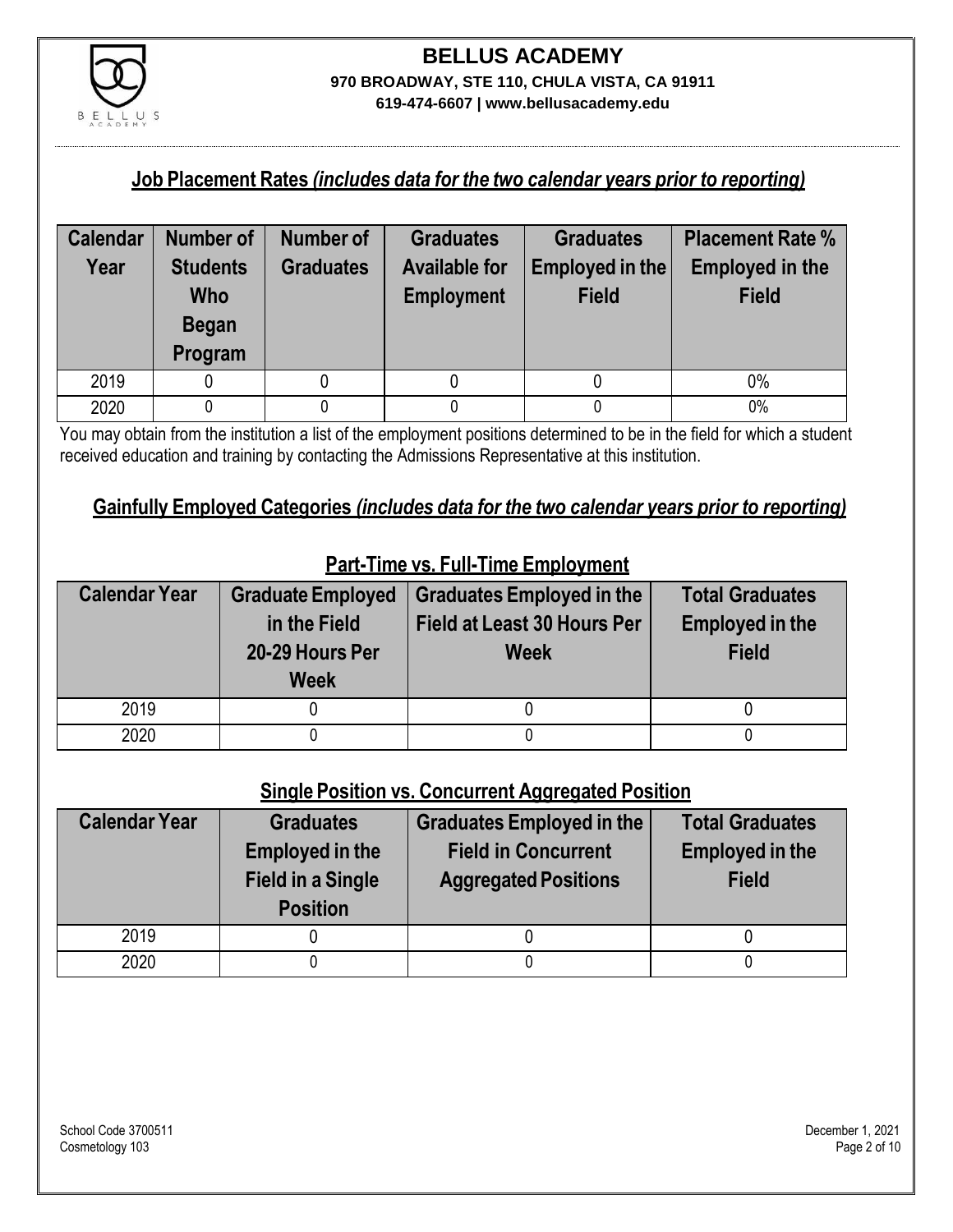

# **BELLUS ACADEMY 970 BROADWAY, STE 110, CHULA VISTA, CA 91911**

**619-474-6607 | www.bellusacademy.edu**

### **Self-Employed / Freelance Positions**

| <b>Calendar Year</b> | <b>Graduates Employed who are Self-</b> | <b>Total Graduates</b>       |
|----------------------|-----------------------------------------|------------------------------|
|                      | <b>Employed or Working Freelance</b>    | <b>Employed in the Field</b> |
| 2019                 |                                         |                              |
| 2020                 |                                         |                              |

### **InstitutionalEmployment**

| <b>Calendar Year</b> | <b>Graduates Employed in the Field who are</b>  | <b>Total Graduates</b>       |  |
|----------------------|-------------------------------------------------|------------------------------|--|
|                      | <b>Employed by the Institution, an Employer</b> | <b>Employed in the Field</b> |  |
|                      | Owned by the Institution, or an Employer        |                              |  |
|                      | who Shares Ownership with the                   |                              |  |
|                      | Institution.                                    |                              |  |
| 2019                 |                                                 |                              |  |
| 2020                 |                                                 |                              |  |

**Student's Initials:** Date:

**Initial only after you have had sufficient time to read and understand the information.**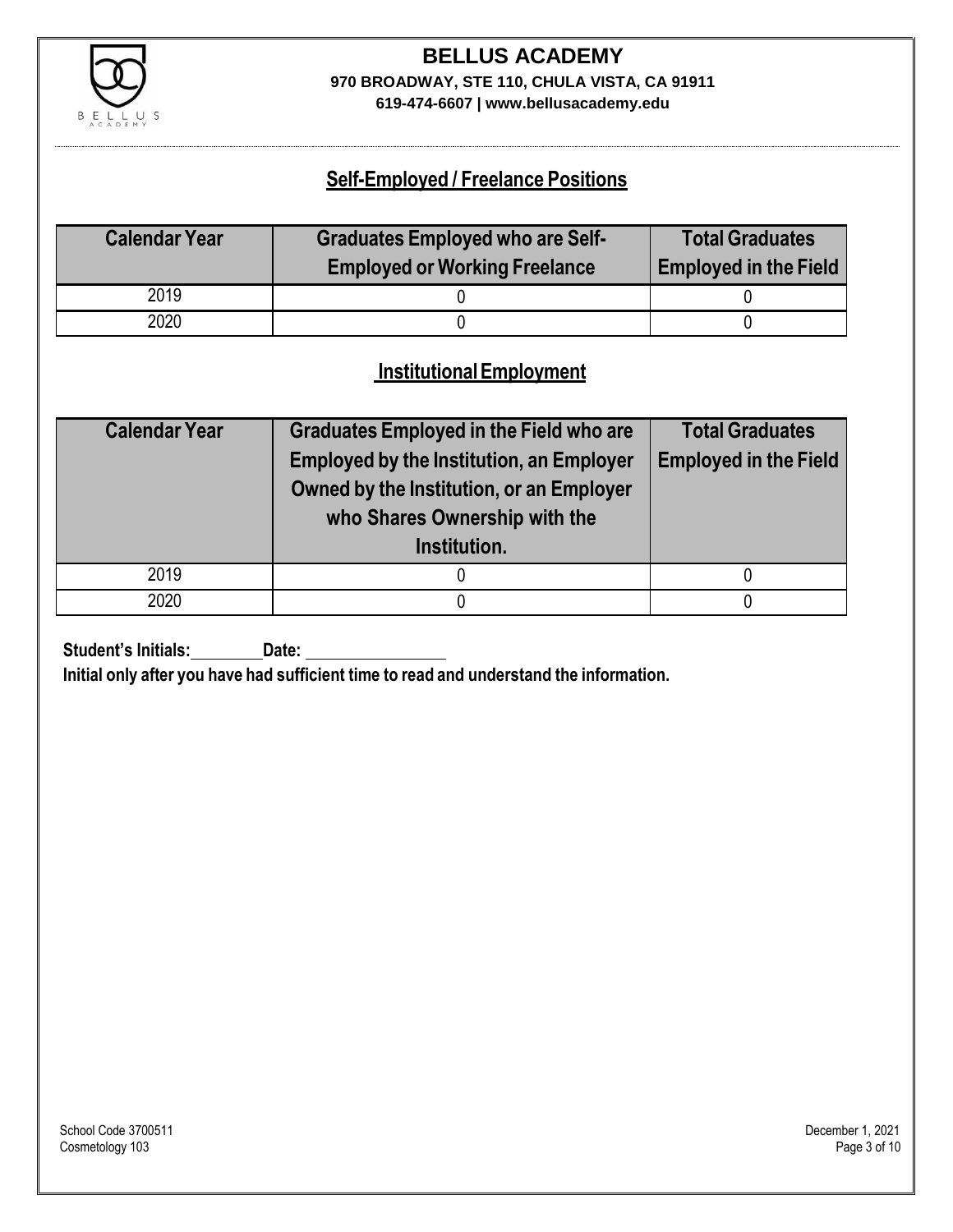

### **License Examination Passage Rates** *(includes data for the two calendar years prior to reporting)*

| <b>Calendar</b><br>Year | Number of<br><b>Graduates in</b><br><b>Calendar Year</b> | Number of<br><b>Graduates</b><br><b>Taking Exam</b> | <b>Who</b><br><b>Number</b><br><b>First</b><br><b>Passed</b><br><b>Available Exam</b><br>Exam | <b>Number Who</b><br><b>Failed First</b><br><b>Available</b><br>Exam | <b>Passage</b><br><b>Rate</b> |
|-------------------------|----------------------------------------------------------|-----------------------------------------------------|-----------------------------------------------------------------------------------------------|----------------------------------------------------------------------|-------------------------------|
| 2019                    |                                                          |                                                     |                                                                                               |                                                                      | 0%                            |
| 2020                    |                                                          |                                                     |                                                                                               |                                                                      | 0%                            |

Licensure examination passage data is not available from the state agency administering the examination. We are unable to collect data from 0 graduates.

**Student's Initials: Date: Initial only after you have had sufficient time to read and understand the information.**

School Code 3700511 December 1, 2021<br>Cosmetology 103 Page 4 of 10 Cosmetology 103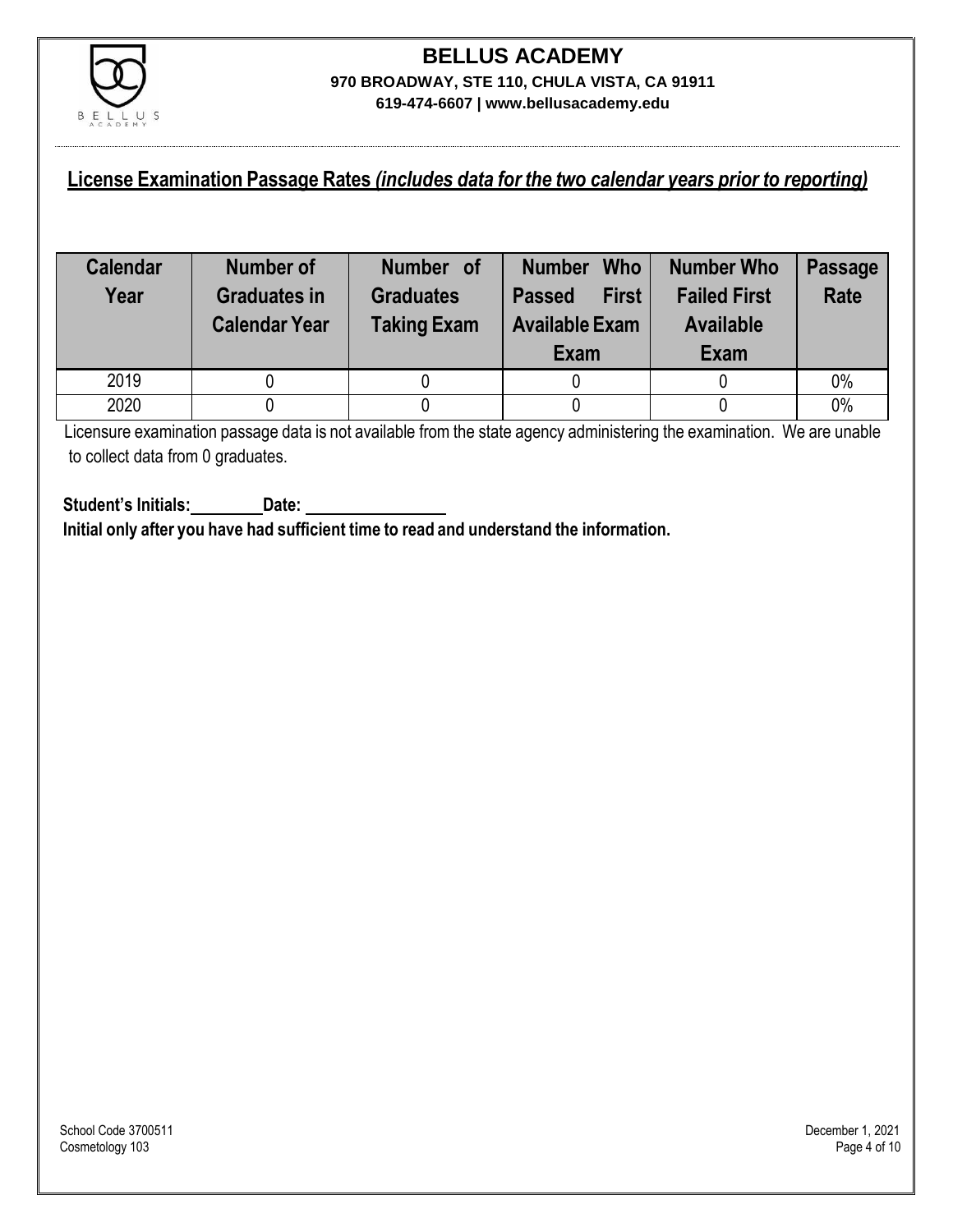

#### **Salary and Wage Information** *(includes data for the two calendar years prior to reporting)*

#### **Annual salary and wages reported for graduates employed in the field.**

| <b>Calendar</b> | <b>Graduates</b>     | <b>Graduates</b>   |                                     |  | $ $20,001 $ \$35,001 $ $40,001 $45,001 $ No Salary |
|-----------------|----------------------|--------------------|-------------------------------------|--|----------------------------------------------------|
| Year            | <b>Available for</b> | <b>Employed in</b> |                                     |  | <b>Information</b>                                 |
|                 | <b>Employment</b>    | <b>Field</b>       | \$25,000 \$40,000 \$45,000 \$50,000 |  | <b>Reported</b>                                    |
| 2019            |                      |                    |                                     |  |                                                    |
| 2020            |                      |                    |                                     |  |                                                    |

A list of sources used to substantiate salary disclosures is available from the school. Wage and salary data was gathered using the following data: Graduate Employment verification. Additional wage and salary information may be found on the Bureau of Labor Statistics O\*Net websites for each discipline at:

#### **Cosmetology**

[http://www.careerinfonet.org/occ\\_rep.asp?optstatus=011000000&soccode=395012&id=1&nodeid=2&stfips=06&search](http://www.careerinfonet.org/occ_rep.asp?optstatus=011000000&soccode=395012&id=1&nodeid=2&stfips=06&search=Go) [=Go](http://www.careerinfonet.org/occ_rep.asp?optstatus=011000000&soccode=395012&id=1&nodeid=2&stfips=06&search=Go)

#### Makeup Artistry

[http://www.careerinfonet.org/occ\\_rep.asp?optstatus=011000000&soccode=395091&id=1&nodeid=2&stfips=06&search](http://www.careerinfonet.org/occ_rep.asp?optstatus=011000000&soccode=395091&id=1&nodeid=2&stfips=06&search=Go)  $=$ Go

**Student's Initials: Date: Initial only after you have had sufficient time to read and understand the information.**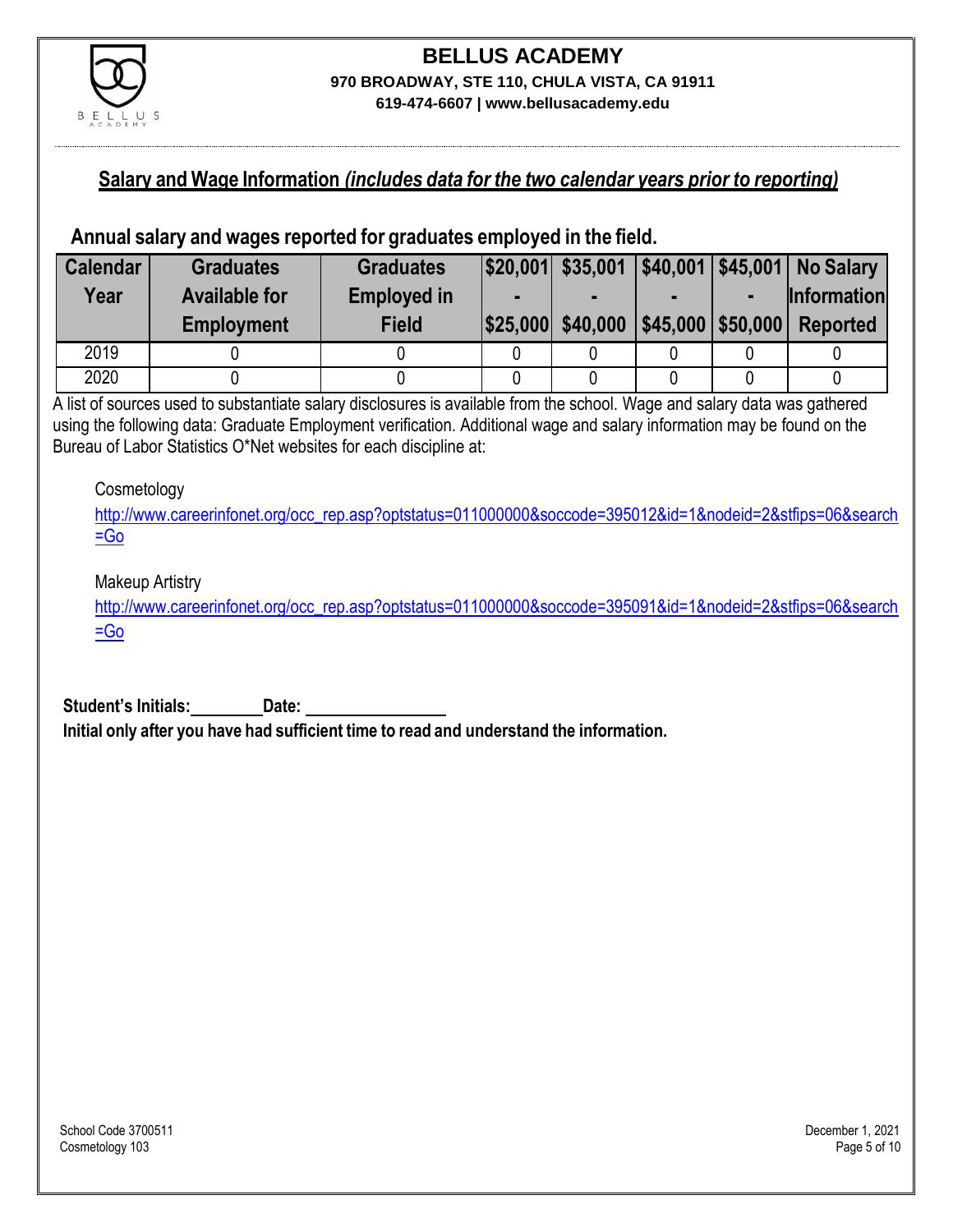

# **Cost of Educational Program**

Total charges for the program for students completing on time in 2019: **\$27,940**. Total charges may be higher for students that do not complete on time.

Total charges for the program for students completing on time in 2020: **\$28,214.** Total charges may be higher for students that do not complete on time.

**Student's Initials: Date: Initial only after you have had sufficient time to read and understand the information.**

## **Federal Student Loan Debt**

| <b>Calendar</b><br>Year(s) | Most recent three<br>year cohort default<br>rate, as reported by<br>the United State<br><b>Department of</b><br>Education. <sup>1</sup> | The percentage of<br>enrolled students<br>receiving federal<br>student loans to<br>pay for this<br>program. | The percentage of<br>graduates who<br>took out federal<br>student loans to<br>pay for this<br>program. | The average amount of<br>federal student loan<br>debt of graduates who<br>took out federal<br>student loans atthis<br>institution. |
|----------------------------|-----------------------------------------------------------------------------------------------------------------------------------------|-------------------------------------------------------------------------------------------------------------|--------------------------------------------------------------------------------------------------------|------------------------------------------------------------------------------------------------------------------------------------|
| 2019                       |                                                                                                                                         | $0\%$                                                                                                       | $0\%$                                                                                                  | \$5.403                                                                                                                            |
| 2020                       | 6.9                                                                                                                                     | $0\%$                                                                                                       | $0\%$                                                                                                  | \$4,090                                                                                                                            |

<sup>1</sup>The percentage of students who defaulted on their federal student loans is called the Cohort Default Rate (CDR). It shows the percentage of this school's students who were more than 270 days (9 months) behind on their federal student loans within three years of when the first payment was due. This is the most recent CDR reported by the U.S. Department of Education.

**Student's Initials: Date: Initial only after you have had sufficient time to read and understand the information.**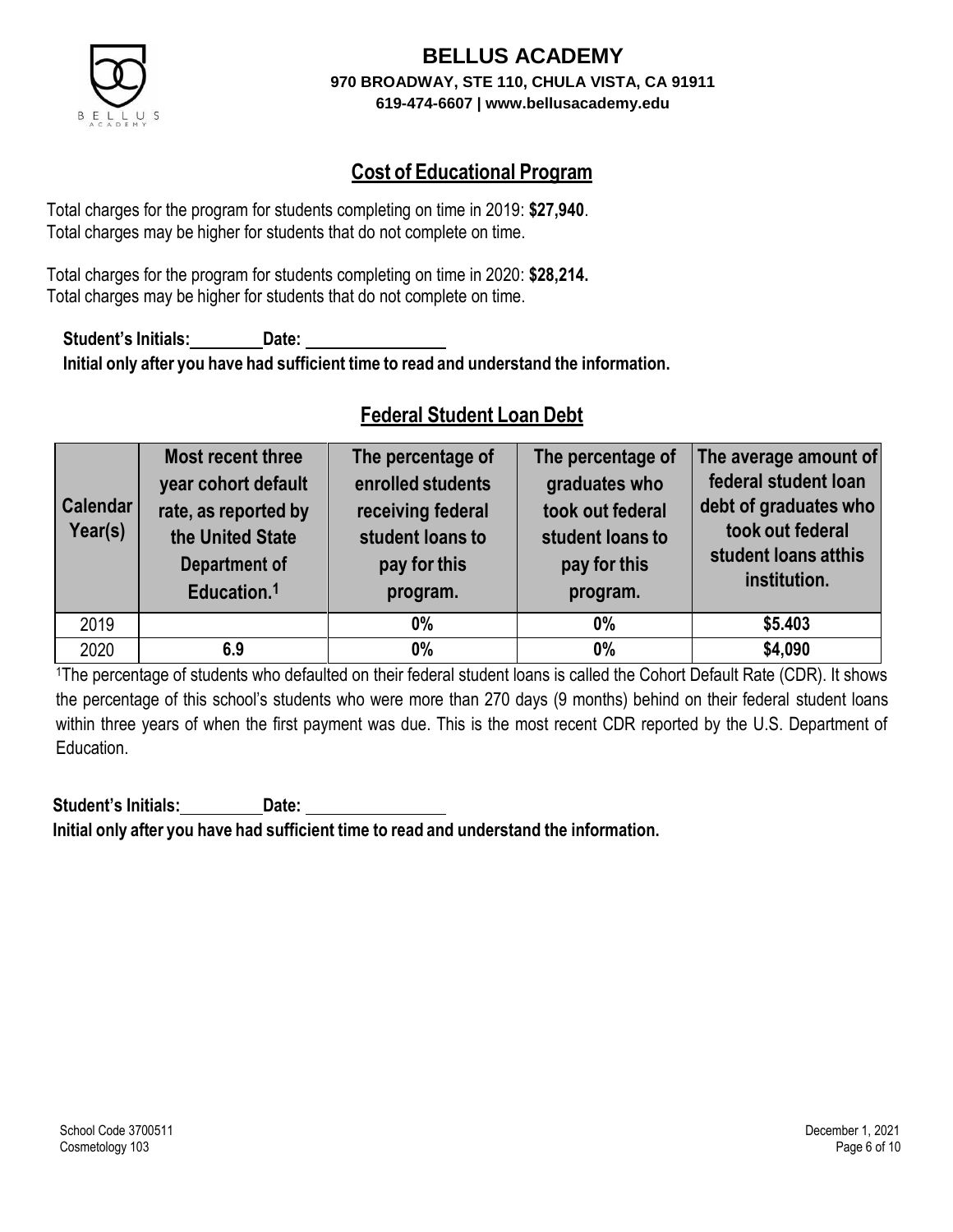

This fact sheet is filed with the Bureau for Private Postsecondary Education. Regardless of any information you may have relating to completion rates, placement rates, starting salaries, or license exam passage rates, this fact sheet contains the information as calculated pursuant to state law.

Any questions a student may have regarding this fact sheet that have not been satisfactorily answered by the institution may be directed to the Bureau for Private Postsecondary Education at 1747 N. Market Blvd, Suite 225, Sacramento, CA 95834, [www.bppe.ca.gov,](http://www.bppe.ca.gov/) toll-free telephone number (888) 370-7589 or by fax (916) 263-1897.

Student Name – Print

Student Signature Date Date

School Official Date Date Date Date Date Date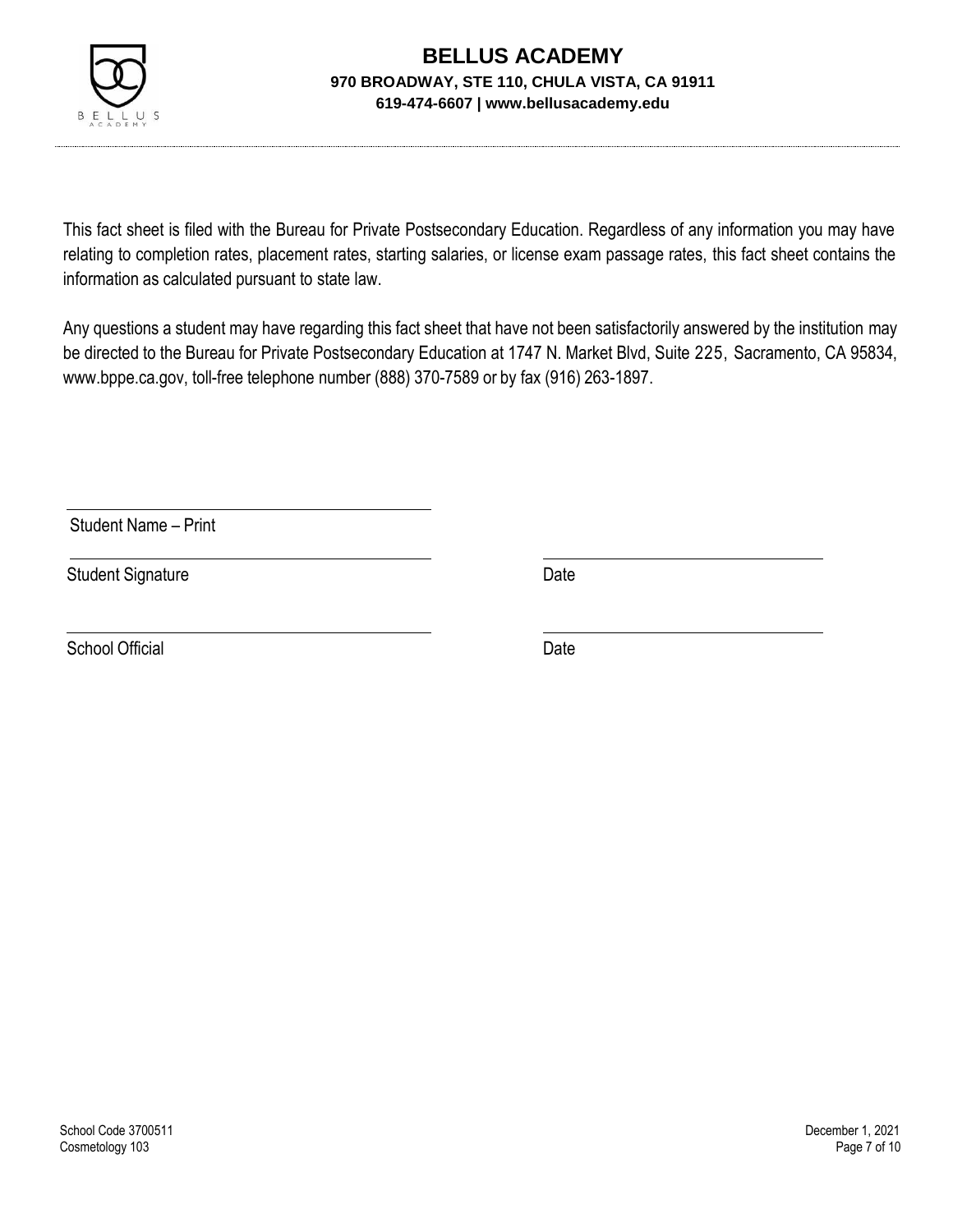

# **Definitions**

- "Number of Students Who Began the Program" means the number of students who began a program who were scheduled to complete the program within 100% of the published program length within the reporting calendar year and excludes all students who cancelled during the cancellation period.
- "Students Available for Graduation" is the number of students who began the program minus the number of students who have died, been incarcerated, or been called to active military duty.
- "Number of On-time Graduates" is the number of students who completed the program within 100% of the published program length within the reporting calendar year.
- "On-time Completion Rate" is the number of on-time graduates divided by the number of students available for graduation.
- "150% Graduates" is the number of students who completed the program within 150% of the program length (includes on-time graduates).
- "150% Completion Rate" is the number of students who completed the program in the reported calendar year within 150% of the published program length, including on-time graduates, divided by the number of students available for graduation.
- "Graduates Available for Employment" means the number of graduates minus the number of graduates unavailable for employment.
- "Graduates Unavailable for Employment" means the graduates who, after graduation, die, become incarcerated, are called to active military duty, are international students that leave the United States or do not have a visa allowing employment in the United States, or are continuing their education in an accredited or bureau-approved postsecondary institution.
- "Graduates Employed in the Field" means graduates who beginning within six months after a student completes the applicable educational program are gainfully employed, whose employment has been reported, and for whom the institution has documented verification of employment. For occupations for which the state requires passing an examination, the six months period begins after the announcement of the examination results for the first examination available after a student completes an applicable educational program.
- "Placement Rate Employed in the Field" is calculated by dividing the number of graduates gainfully employed in the field by the number of graduates available for employment.
- "Number of Graduates Taking Exam" is the number of graduates who took the first available exam in the reported calendar year.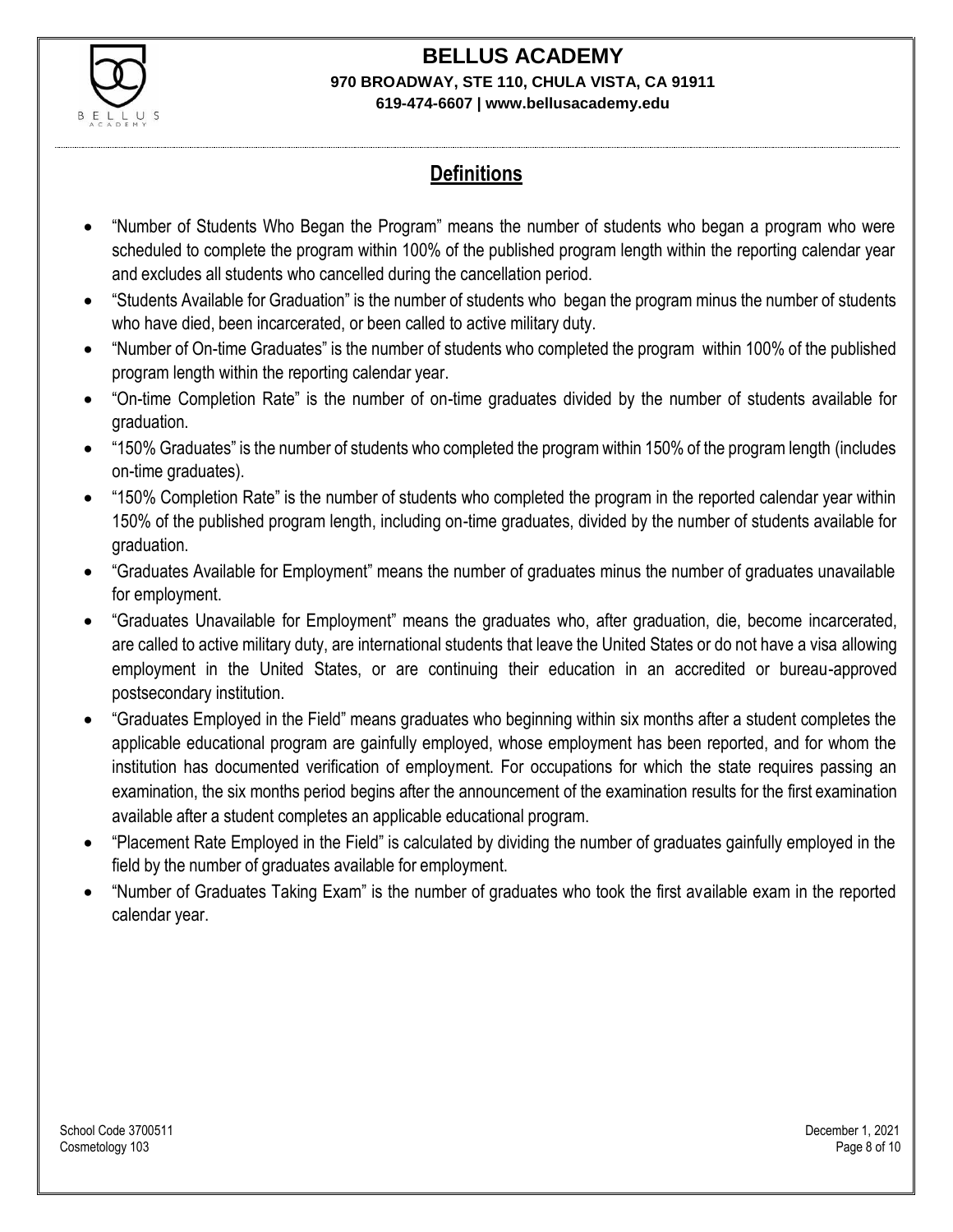

- "First Available Exam Date" is the date for the first available exam after a student completed a program.
- "Passage Rate" is calculated by dividing the number of graduates who passed the exam by the number of graduates who took the reported licensing exam.
- "Number Who Passed First Available Exam" is the number of graduates who took and passed the first available licensing exam after completing the program.
- "Salary" is as reported by graduate or graduate's employer.
- "No Salary Information Reported" is the number of graduates for whom, after making reasonable attempts, the school was not able to obtain salary information.